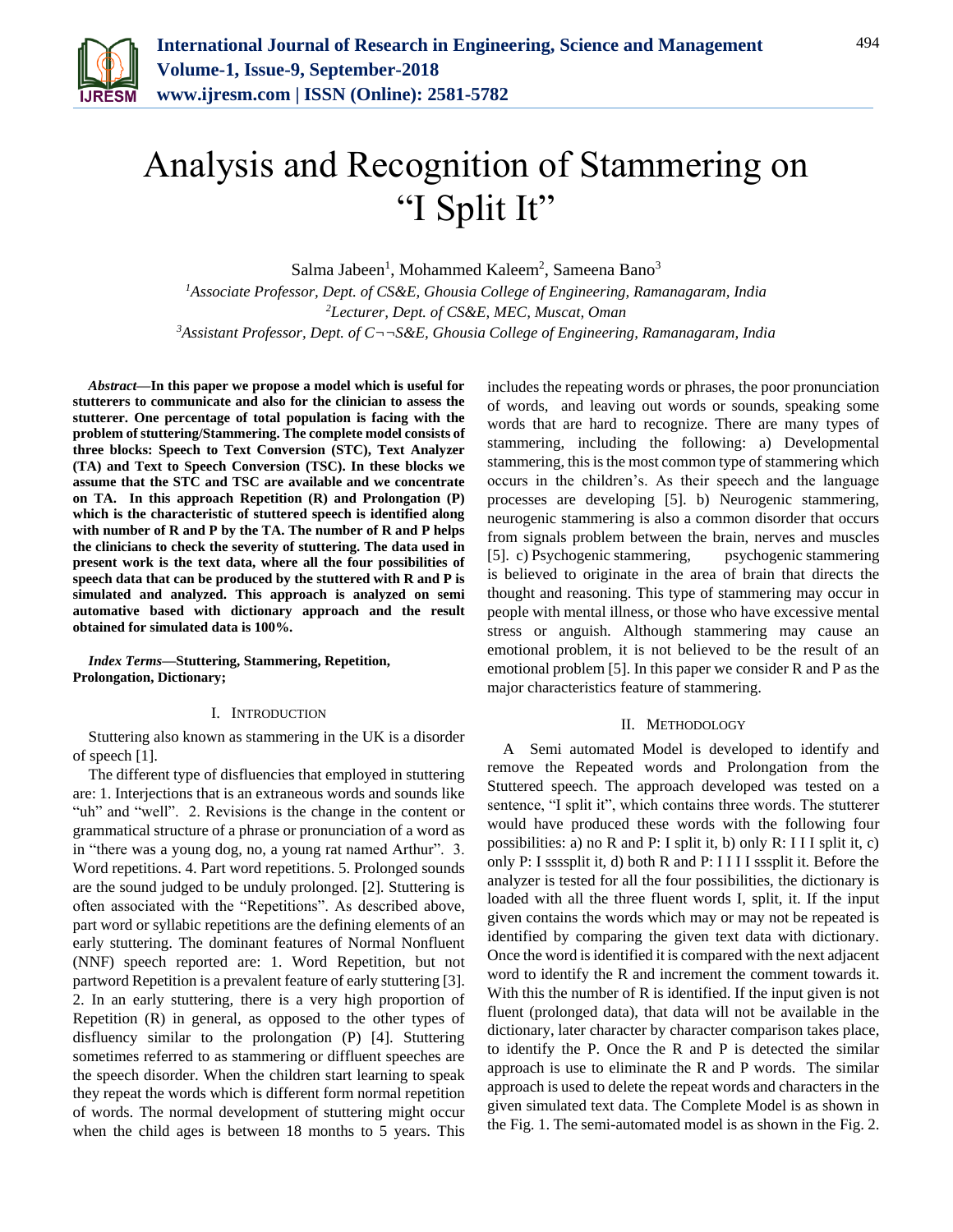



Fig. 1. Complete model for long distance communication



Fig. 2. Semi-automated model

By taking Stuttered speech, the Dictionary and Text Analyzer generates original speech in the file called log details by displaying number of source words, destination words, Repetition words and prolongation as shown in the Table-2.

## III. RESULTS

The recognition was carried out on test files to identify and remove the repeated words and prolonged words created. The results are as follows:

*A. Test Data-1*

TABLE I (A)

| INDICATING TIME TAKEN BY EACH WORD |             |                   |             |  |  |
|------------------------------------|-------------|-------------------|-------------|--|--|
| Words                              |             | Split             |             |  |  |
| Duration in                        | $0.8 - 1.2$ | $1.6 - 2.1$       | $2.5 - 2.8$ |  |  |
| milliseconds                       | (0.4ms)     | $(0.5 \text{ms})$ | (0.3ms)     |  |  |

Input: I split it,Output: I split it

## *B. Test Data-2*

TABLE I (B) INDICATING TIME TAKEN AND DELAY WHICH MAY BE PRODUCED DURING LONG DISTANCE MOBILE COMMUNICATION

| Words    |             |             |              | Split       |          |  |  |
|----------|-------------|-------------|--------------|-------------|----------|--|--|
| Duration | $0.6 - 1.0$ | $1.4 - 1.8$ | $2.05 - 2.5$ | $2.7 - 3.2$ | 3.6-3.95 |  |  |
| in milli | (0.4ms)     | (0.4ms)     | (0.45ms)     | (0.5ms)     | (0.35ms) |  |  |
| seconds  |             |             |              |             |          |  |  |

Input: I I I split it, Output: I split it

### *C. Test Data-3*

TABLE I (C) INDICATING TIME TAKEN AND DELAY WHICH MAY BE PRODUCED DURING LONG DISTANCE MOBILE COMMUNICATION

| Words                                   |             | sssplit     |              |  |  |
|-----------------------------------------|-------------|-------------|--------------|--|--|
| Duration in                             | $0.5 - 1.0$ | $2.2 - 2.8$ | $3.1 - 3.45$ |  |  |
| milliseconds                            | (0.5ms)     | (0.6ms)     | (0.35ms)     |  |  |
| Input: I sssplit it, Output: I split it |             |             |              |  |  |

*D. Test Data-4*

## TABLE I (D)

INDICATING TIME TAKEN AND DELAY WHICH MAY BE PRODUCED DURING LONG DISTANCE MOBILE COMMUNICATION

| Words   |             |             |             |             | sssplit     |             |
|---------|-------------|-------------|-------------|-------------|-------------|-------------|
| Durati- | $0.5 - 0.9$ | $1.2 - 1.7$ | $1.9 - 2.3$ | $2.7 - 3.1$ | $3.6 - 4.6$ | $4.8 - 5.2$ |
| on      | (0.4ms)     | (0.5ms)     | (0.4ms)     | (0.4ms)     | (1.0ms)     | (0.4ms)     |
| 1n      |             |             |             |             |             |             |
| msec    |             |             |             |             |             |             |

Input: I I I I sssplit it, Output: I split it

The waveform and spectrogram for all the four possible sentences are shown in figure4.

From Table-I (A) it is clear that due to absence of R and P there is no additional delay. Whereas from Table-I (B) R of I as occurred which introduces a delay of (0.4+0.45)ms plus silent interval of (0.25+0.20)ms with total additional delay of 1.30ms. Similarly from Table-I (C) and I (D) P and combination of P and R as occurred respectively which has introduce an additional delay of 0.9ms and 2.4ms. The Fig. 3, shows the bar chart of input and output of semi-automated model which can be used for analyzing a TA.

| <b>TABLE II</b>   |        |             |            |              |  |  |
|-------------------|--------|-------------|------------|--------------|--|--|
| <b>TEST DATAS</b> |        |             |            |              |  |  |
|                   | Source | Destination | Repetition | Prolongation |  |  |
|                   | Words  | Words       | Words      | Words        |  |  |
| Test Data-1       |        |             |            |              |  |  |
| Test Data-2       |        |             |            |              |  |  |
| Test Data-3       |        |             |            |              |  |  |
| Test Data-4       |        |             |            |              |  |  |



Fig. 3. Showing bar chart of input and output of semi-automated model